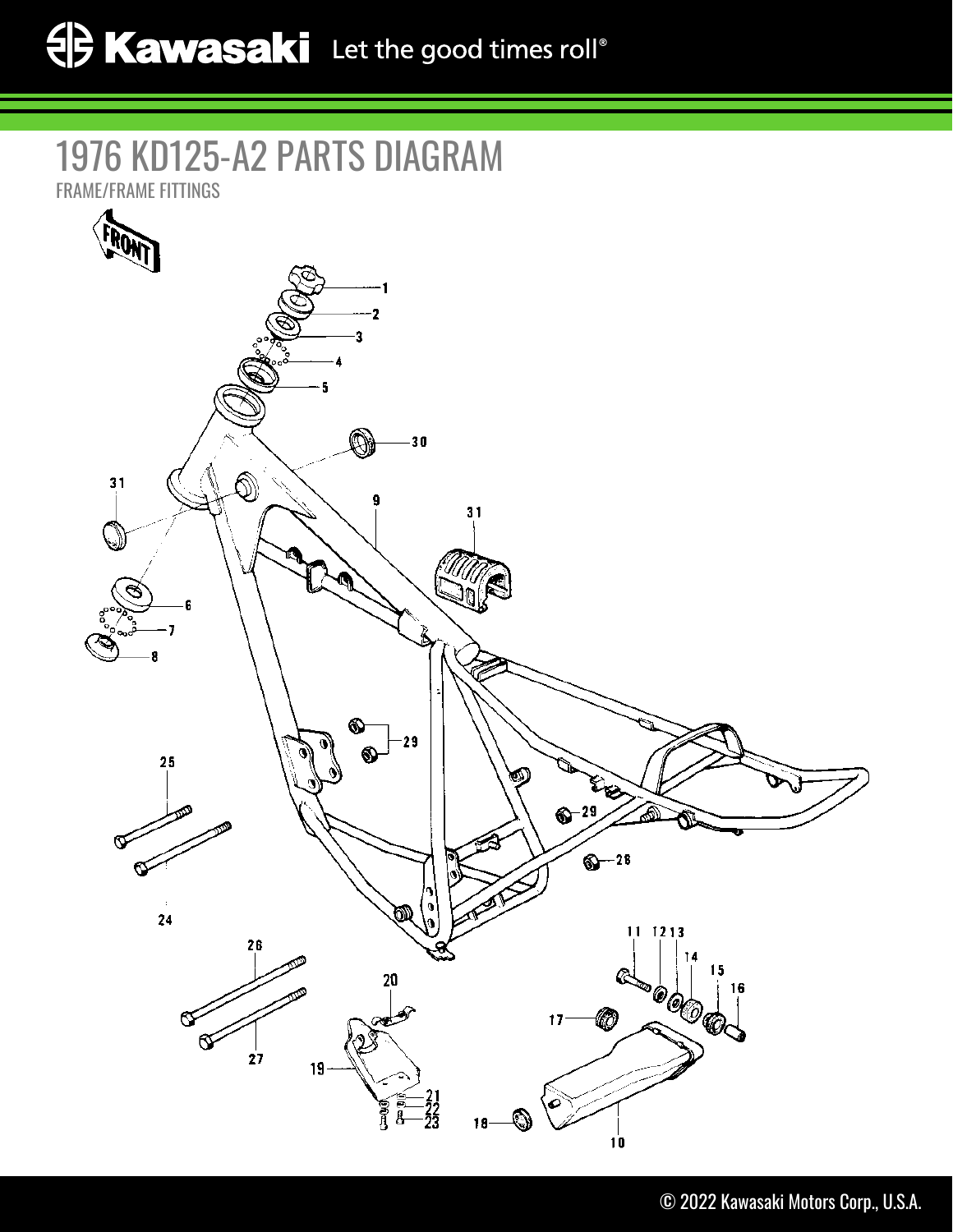## 1976 KD125-A2 PARTS LIST

FRAME/FRAME FITTINGS

| <b>PART NUMBER</b> | <b>QUANTITY</b> |
|--------------------|-----------------|
| 92090-022          | 1               |
| 46098-012          | 1               |
| 92047-014          | 1               |
| 600A0600           | 23              |
| 92048-009          | 1               |
| 92047-010          | 1               |
| 600A0800           | 19              |
| 92048-005          | 1               |
| 32002-099          | 1               |
| 32098-022          | 1               |
| 112G0625           | 1               |
| 461F0600           | 1               |
| 92022-228          | 1               |
| 92075-175          | 1               |
| 92075-174          | 1               |
| 92027-162          | 1               |
| 92075-150          | 1               |
| 92075-107          | 1               |
| 55011-020          | 1               |
| 55016-008          | 1               |
| 92022-125          | $\overline{2}$  |
| 461F0600           | $\overline{2}$  |
| 112G0616           | $\overline{2}$  |
| 110B0865           | 1               |
| 92001-1583         | 1               |
| 110B0865           | 1               |
| 92001-1249         | 1               |
| 92001-1249         | AL              |
| 92001-1246         | 1               |
|                    |                 |